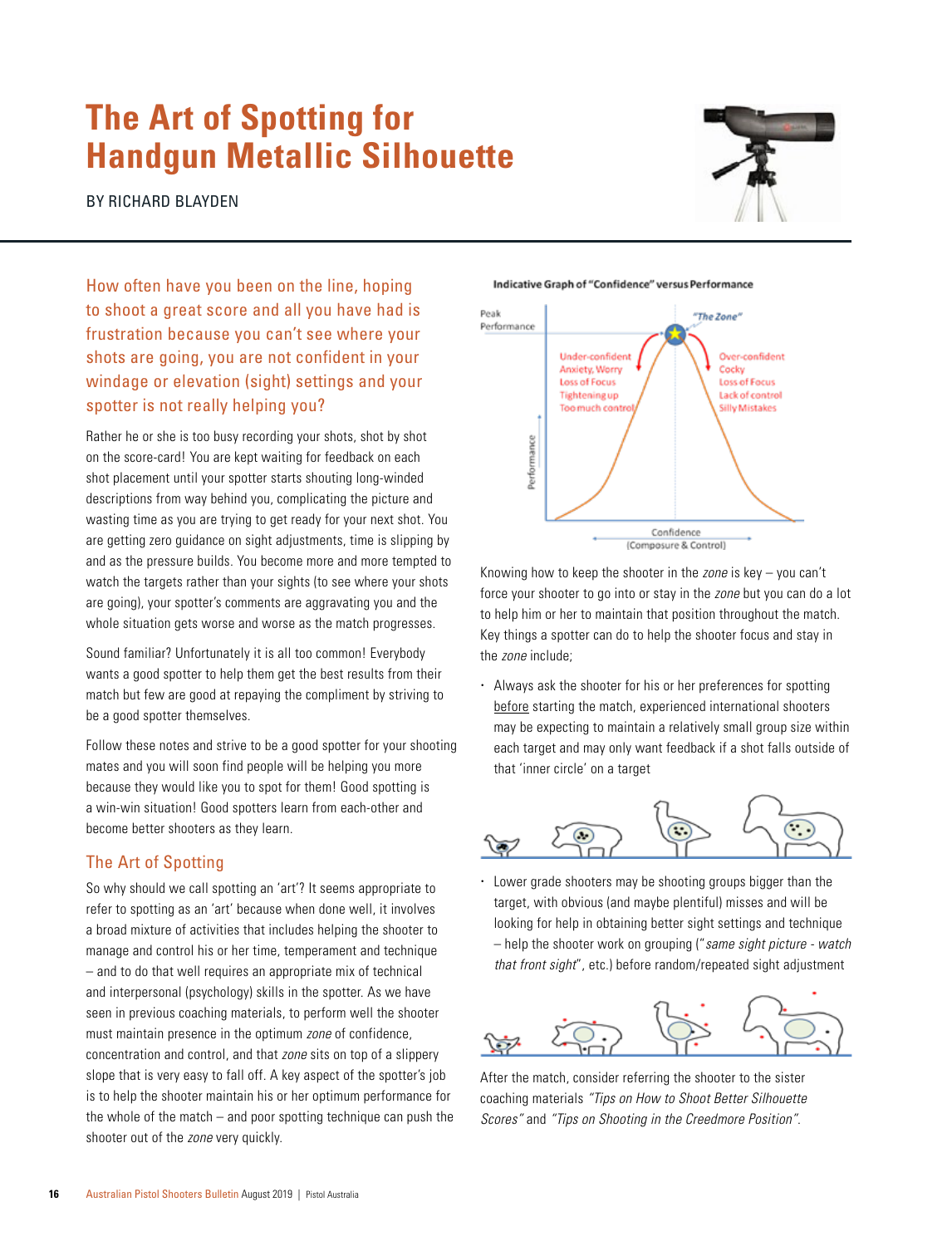- Each shooter may have preferences for feedback using verbal descriptions of shot placement or pictorial using a spotting board or a laser-pointer (*See last section: "Getting Organised in the Shooting Bay"*), others may just want peace and quiet while they shoot
- While the shooter is shooting the sighters, mark up on the score sheet (or similar) exactly where each shot goes for each target – this is very important to give the shooter a clear basis on which to make judgments on adjusting sight settings before engaging each bank of the scoring targets – especially if one or more sighters were missed
- Some shooters may also want you to keep a record of where all the 'scoring' shots went so that he or she has a clear record of shot placement for each 40-shot match – this can be important for people practicing and preparing for State or National team selection and participation
- Give immediate feedback (in line with the shooter's preferences) on where the shots are going (hit or miss, etc.) so that he or she can focus on follow-through on sight picture rather than looking to see if the target has fallen.
- For less consistent shooters, encourage and reinforce his or her confidence with an immediate "*yes*" or "*good*" or "*in the black*" for every hit, even if the hit is way off centre and even if you can't see exactly where the shot connected
- Use simple, agreed language for shot placement on the target – nothing complicated – allowing for normal grouping, any hit well inside the edges of the target is "*centre*", outside of that it could be a "*high centre/low centre/left or right centre*" – all of which is confidence reinforcing language. "*Good!*" followed by "*take a look*" is a good way to introduce a 'wonky' shot that clips the target close to an edge but still topples the target. "*Just over/under*" or a "*fraction right/left*" is a soft/comforting way to announce a miss even if the shot was a disaster and missed by miles. Language and tone of voice matters if you want to keep the shooter in the zone – tone it down and cut out the waffle!
- Use a spotting board or laser pointer for pictorial feedback rather than words – and make sure the shooter can see the picture easily and immediately without having to twist and turn in the bay, thereby disrupting his or her shooting position and comfort – use the shooter's preferred feedback requirements and you the spotter should do the moving where-ever necessary! *(See last section: "Getting Organised in the Shooting Bay")*
- Give feedback on progressive shots and grouping e.g. "*drifting right*", "*tending high*", etc or "*grouping in bottom third of target*", etc. Remain cool and calm in reporting a missed shot – help the shooter stay calm, everybody misses at some time or other, even the best shooters!



- Recommend appropriate changes in sight setting (windage, elevation) depending on the progressive grouping of the shots with respect to the centre of the target, e.g. "*last three shots were low – you might want to come up a click or two*"
- $\cdot$  Help the shooter stay focused on shooting the right targets (especially important when targets are clamped in windy conditions or if several targets have been missed in succession – "*number three, count them across*" etc.)
- Help the shooter manage his or her time (five shots in 2 minutes) by watching the clock and alerting the shooter if time is getting too short (e.g. "*30 seconds for two shots*") or if he or she is rushing through the shots unnecessarily (e.g. "*plenty of time – 50 seconds for two shots*" etc.) – help maintain the shooter's rhythm and tempo
- Give positive reinforcement for the shooter's confidence and concentration between shots – comments such as "*doing well – relax*", "*focus*", "*deep breathing between shots*", "*watch that front sight*", etc can all help to maintain the shooter's presence in the *zone*
- Keep an eye on where the shooter's sight adjustment screwdriver is (or any other tools or dropped bullets, etc) so that if misplaced and needed quickly, you can help him or her locate and use them with minimum fuss, panic or lost time – a good spotter will double-check on the shooter's requirements and will provide encouragement, help and support at all times